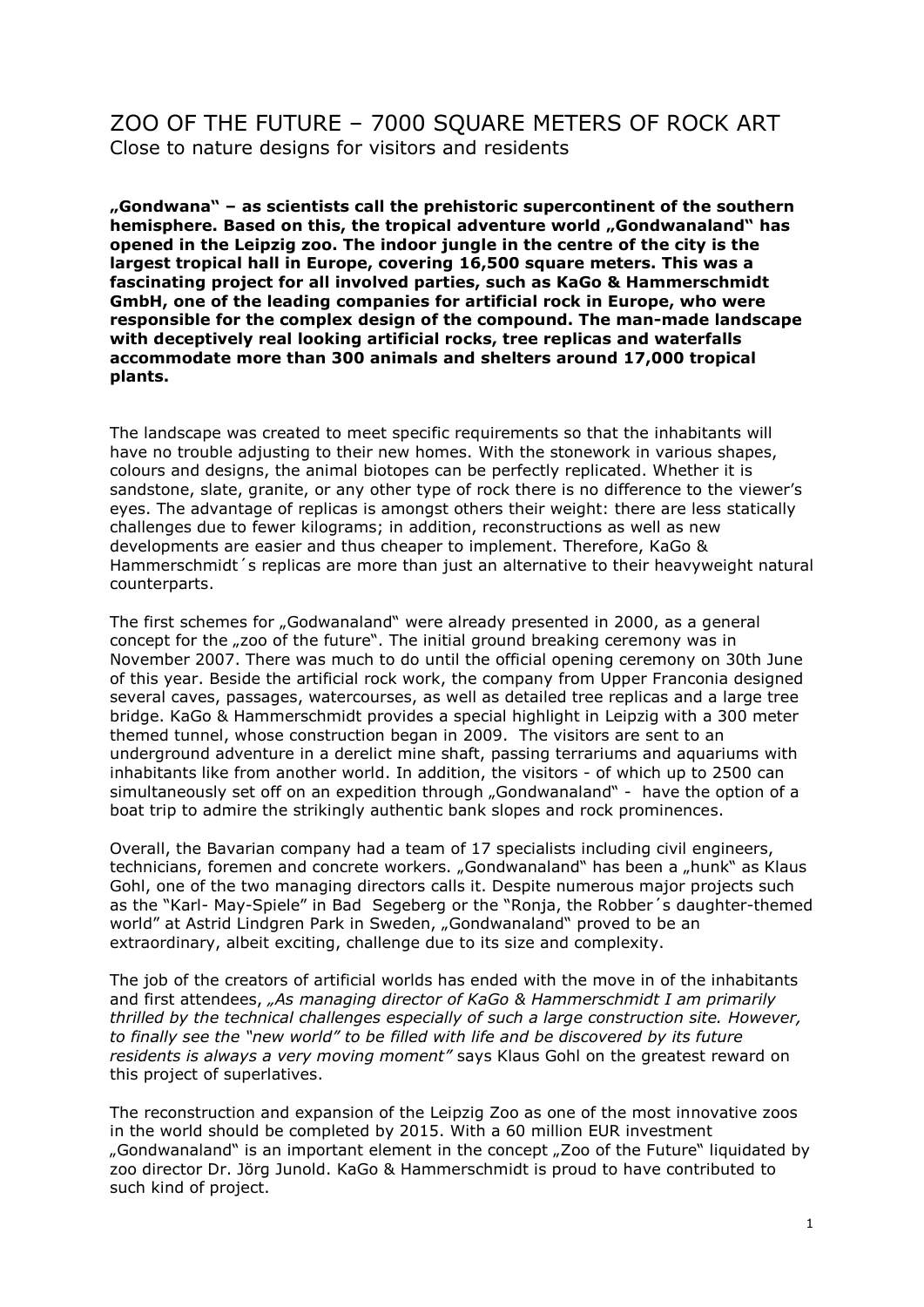Photos:









Topics tunnel design sketch Topics tunnel after completion Overview of top Artificial river with rock wall Tree fungus Waterfall Klaus Gohl (CEO)